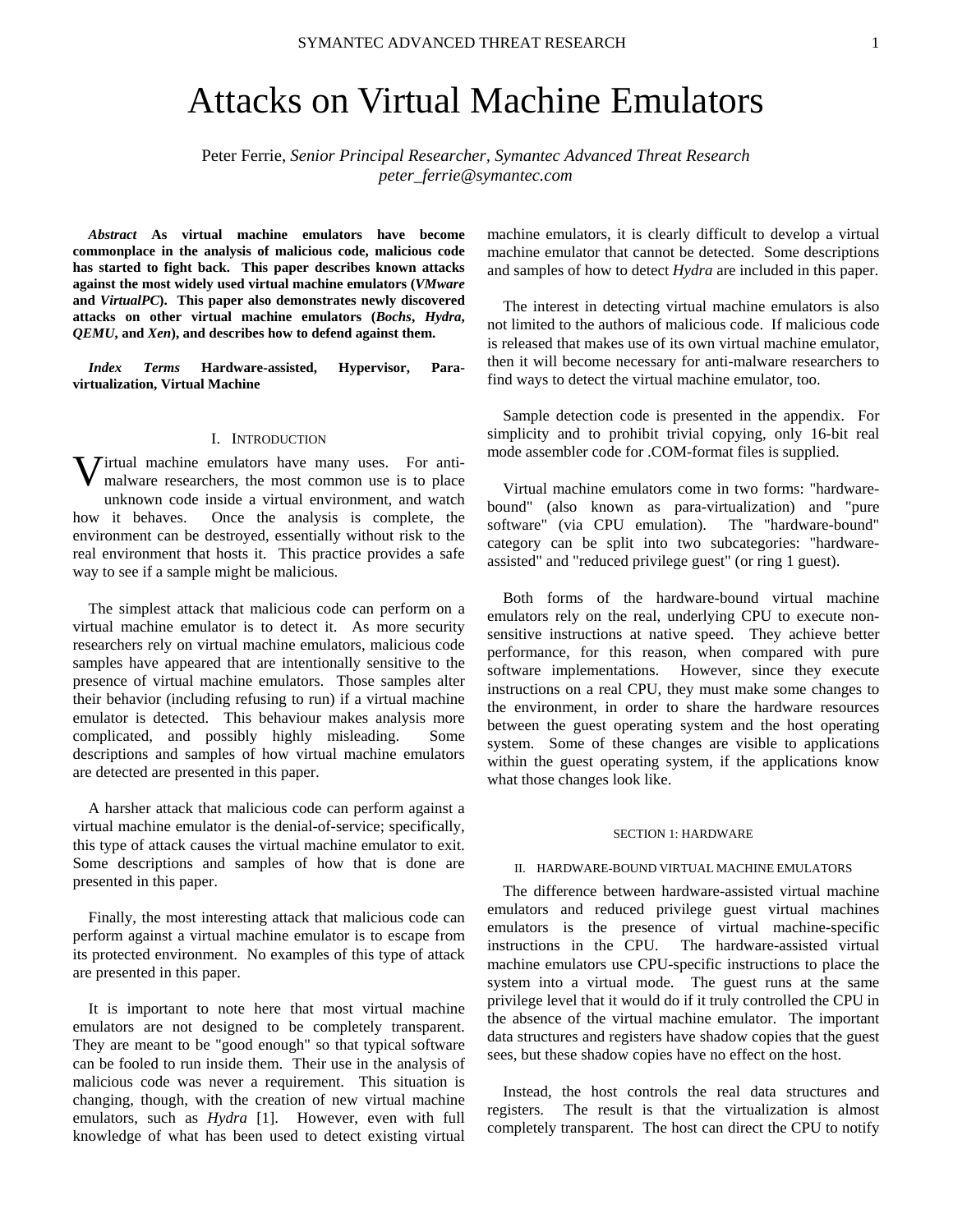it of specific events, such as an attempt to query the capabilities of the underlying CPU, or to access particular memory locations and important registers.

By contrast, the reduced privilege guest virtual machine emulators must virtualize the important data structures and registers themselves. The guest is run at a lower privilege level than it would do if it truly controlled the CPU. There is no way to prevent the CPU from notifying the host of all interesting events.

The idea of hardware-bound virtual machine emulators is not new - *IBM* has been using them for four decades on the *System/360* hardware and its descendants.

In the days of DOS, reduced privilege guest virtual machine emulators could be implemented by hooking interrupt 1 [2], for example. The interrupt 1 hook allows the real CPU to execute instructions at native speed, but the downside is that every instruction is also treated as though it were sensitive.

Another method of reduced-privilege guest virtual machine emulation is buffered code emulation [3]. Buffered code emulation works by copying an instruction into a hostcontrolled buffer and executing it there, if it is not a sensitive or special instruction. Buffered code emulation has fairly good performance.

A major problem for both of these methods when implemented in DOS, is that DOS has no notion of privileges. Thus, reduced privilege guest is actually a misnomer since it runs at the same privilege level as the host. As a result, code could "escape" from the environment by hooking an "Interrupt ReQuest Vector" (IRQ) and then waiting for that IRQ to be asserted (or, in the case of disk drive IRQs, issuing a command which causes the IRQ to be asserted on completion). There were also problems when the emulation was run in virtual-8086 mode, because the emulator couldn't switch into protected mode and retain control.

This is not a problem for more modern operating systems, though, such as *Windows* and *Linux*. In fact, *VirtualPC* [4] uses buffered code emulation. It preloads up to 128 bytes, and executes them from there, if possible. Otherwise, it wraps special code around them, and then it passes them to the *VMM.sys* driver that performs the actual execution. The use of buffered code emulation allows *VirtualPC* to intercept instructions that cannot be intercepted by other hardwarebound virtual machine emulators.

Another application that uses buffered code emulation is *Dynamo Rio* [5]. The difference between *VirtualPC* and *Dynamo Rio* in this case is that *Dynamo Rio* runs at an application level and as a Dynamic Link Library within the process space of the guest application, whereas *VirtualPC* runs at the system level. *Dynamo Rio* actively attempts to hide itself by intercepting and manipulating memory requests, module lists, etc. Since it is not a virtual machine emulator as defined by the terms described in the introduction, it was not considered further.

Some examples of reduced privilege guest virtual machine emulators are *VMware* [6], *Xen* [7], and *Parallels* [8]. One other product called *Virtuozzo* [10] is known to the author, but a copy could not be acquired at the time of writing. It is likely to be a reduced privilege guest virtual machine emulator.

### III. HARDWARE-ASSISTED VIRTUAL MACHINE EMULATORS

*Xen 3.x*, *Virtual Server 2005* [9], and *Parallels*, can exist as hardware-assisted virtual machine emulators. Virtuozzo might also exist as a hardware-assisted virtual machine emulator.

From a malicious code author's perspective, the most interesting thing about hardware-assisted virtual machine emulators (hypervisors) is that they can be used to virtualize the currently running operating system at any point in time. Thus, the host can boot to completion, and launch any number of applications as usual, with one them being the virtual machine emulator. That emulator then sets up some CPUspecific control structures and uses the *VMLAUNCH* (*Intel*) or *VMRUN* (*AMD*) instruction to place the operating system into a virtualized state. At that point, there are effectively two copies of the operating system in existence, but one (the host) is suspended while the other (the guest) runs freely in the new state. Whenever an interesting event (an intercept, interrupt, or exception) occurs, the host operating system (the virtual machine emulator) regains control, handles the event, and then resumes execution of the guest operating system.

Thus, any machine that supports the existence of a hypervisor can have a hypervisor start running at any time. Neither the operating system, nor the user, will be aware of it. Further, the hypervisor is actually more privileged than the operating system itself, since it sees the interesting events first and can hide them even from the host operating system. A hypervisor is, in effect, an "enhanced privilege host". Additionally, once a hypervisor is active, no other hypervisor installed later can gain full control of the system. The first hypervisor is in ultimate control.

In theory, once the guest is active, the virtual machine emulator cannot be detected since it can intercept all sensitive instructions, including the *CPUID* instruction. The instructions that would leak information now see a shadow copy of the sensitive information which appears to correspond to a real CPU. The suggested methods to hide the presence of the hypervisor are: clear the *CPUID* flag that corresponds to the hardware-assisted "Virtual Machine eXtensions" (VMX) capabilities or emulate the VMX instructions, which would allow for nested virtual machines. The former method is apparently used by *BluePill*; the latter method is used by *Xen*.

The method used by *Xen* is especially interesting since it means that even a hypervisor can be fooled into thinking that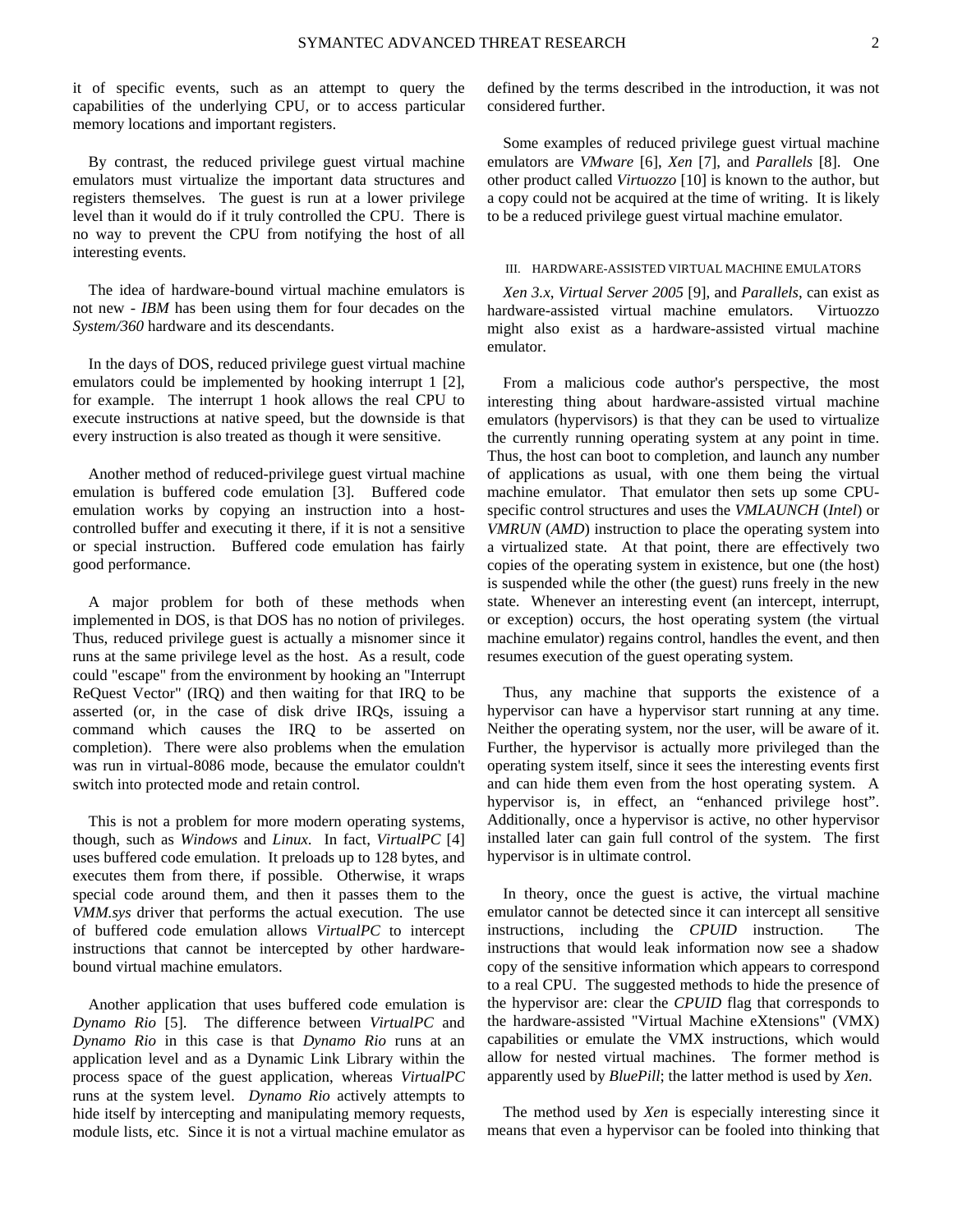it is running on the real hardware. Normally, one might think that if a hypervisor starts running correctly, then it is in full control of the system. In fact that is not the case.

This promise of "undetectibility" has alarmed many people. Early *Intel* documentation regarding these Virtual Machine Extensions went as far as to say that it was impossible to detect. More recent documentation has softened the language to say that it is difficult to detect. It is indeed difficult to detect, but not impossible.

The most obvious attack against hypervisors is to check a local time source, such as the "Time Stamp Counter" (TSC). This fact was understood by both *Intel* and *AMD*. The result is the "TSCDelta" field in the "Virtual Machine Control Block" (VMCB) which can be used to skew the guest's TSC by an appropriate value to hide the delay caused by faults to the hypervisor.

Therefore, all of the currently documented methods for detecting hypervisors rely on external timing. Specifically, they rely on the fact that executing certain instructions many times will take far longer within a hypervisor environment than without [11]. While that is true, without any baseline comparison (time required for the same machine to run the same number of iterations of the same instructions, prior to the hypervisor being installed), it is impossible to know that a hypervisor is present. Any other time source must be considered suspect. For example, the protocol for interacting with time servers is documented and easily intercepted by the hypervisor.

An alternative exists that relies on a different kind of timing. The method was discovered earlier this year, but no details were given at that time [12]. The method is described below for the first time.

The "Translation Lookaside Buffers" (TLBs) can be filled with known data, by accessing a series of present pages. Then if a hypervisor is present, a hypervisor event can be forced to occur by using a hypervisor-sensitive instruction.

In particular, we need a hypervisor-sensitive instruction that is not otherwise destructive to the TLBs. There is only one instruction that meets the criteria: *CPUID*. *CPUID* is the only instruction that is intercepted by a hypervisor, is not privileged, and most importantly, does not affect memory in any way.

If the TLBs are explicitly flushed, then the time to access a new page can be determined by reading the time stamp counter before and after the access. This duration can be averaged over the number of TLBs to be filled. Once the TLBs are filled, the time to access a cached page can be determined by reading the time stamp counter before and after the access of each page in the TLBs. This duration can also be averaged over the number of TLBs that were filled.

Next, the *CPUID* instruction is executed, which will cause a hypervisor intercept to occur, and at least some of the TLBs will be flushed as a side-effect. If a hypervisor event occurred, then each of the pages that should be in the TLBs can be accessed again, and the access time can be measured. If the access time matches that of a new page instead of a cached page, then the hypervisor's presence is revealed.

# IV. PURE SOFTWARE VIRTUAL MACHINE EMULATORS

Pure software virtual machine emulators work by performing equivalent operations in software for any given CPU instruction. The main advantage that pure software virtual machine emulators have over hardware-bound virtual machines is that the pure software CPU does not have to match the underlying CPU. This allows a guest environment to be moved freely between machines of different architectures. Some examples of pure software virtual machine emulators are *Hydra*, *Bochs* [13], and *QEMU* [14].

Another method of virtual machine emulation is most often used by anti-virus software. It emulates both the CPU and a portion of an operating system, such as *Windows* or *Linux*. Two examples of this are *Atlantis* [15] and *Sandbox* [16]. Both of these are intended to allow a malicious file to "run", while capturing information about its behavior in a completely safe manner. *Atlantis* supports DOS, *Windows*, and *Linux*. *Sandbox* supports *Windows* only.

Some virtual machine emulators, such as *Hydra*, *Bochs, and Atlantis*, support different CPUs internally, in order to more reliably emulate an environment when the required CPU is not known. A problem for any emulator is that different generations of CPUs can display slightly different behaviors for identical instructions. For *Intel* 80x86 CPUs, for example, the *AAA* instruction sets the flags in one of three different ways, depending on whether the CPU is an 80486 or *Pentium*, a *Pentium 2* or *Pentium 3*, or a *Pentium 4* or later. Therefore, if a pure software virtual machine emulator is written for one specific CPU, the software that is emulated might not behave correctly. This is, of course, also a problem for hardwarebound virtual machine emulators, but more so in their case because they cannot do anything about it.

#### V. VIRTUAL MALICIOUS CODE

Predictably, the increasing interest in virtualization has led some researchers to propose malicious uses for virtual machines. One reduced privilege guest virtual machine rootkit, called *SubVirt*, has been described in detail elsewhere [17], and is described briefly here. *SubVirt* works by installing a second operating system. This operating system becomes the new host operating system, which carries an operating system-specific virtual machine emulator. *SubVirt* supports both the *Windows* and *Linux* operating systems. For the *Windows* platform, *SubVirt* carries *VirtualPC*; for the *Linux* platform, *SubVirt* carries *VMware*. Once the new host operating system loads and runs the virtual machine emulator,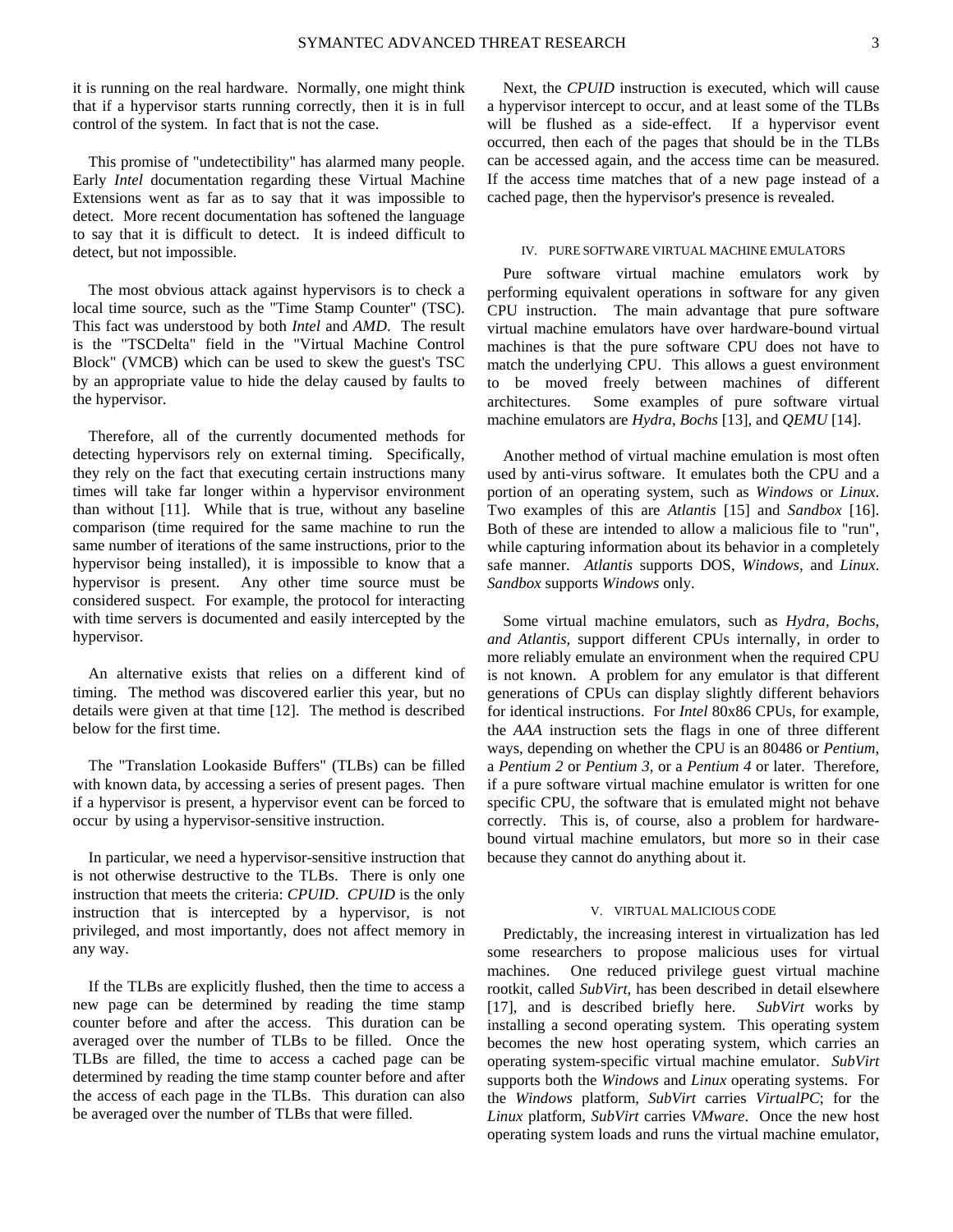the virtual machine emulator places the old host operating system into a virtual machine and carries on as before. In the absence of software that is able to recognize the presence of a virtual machine emulator, software within the system will not easily determine that the system has been compromised.

Two hardware-assisted virtual machine rootkits have also been described elsewhere, by their authors. One is *BluePill* [18], and the other is *Vitriol* [19]. Both of them work by making use of the virtual machine extensions that exist in newer *AMD* and *Intel* CPUs respectively.

It seems that none of these applications is available to other anti-malware researchers.

# VI. DETECTING *VMWARE*

*VMware* is a proprietary, closed-source, reduced privilege guest virtual machine emulator. It supports guest-to-host and host-to-guest communication. Since it relies on the underlying hardware for execution of instructions, it must relocate sensitive data structures, such as the Interrupt Descriptor Table and the Global Descriptor Table. *VMware* also makes use of the Local Descriptor Table which is not otherwise used by *Windows*. Thus, a simple detection method for *VMware* is to check for a non-zero Local Descriptor Table (LDT) base on *Windows* [20]. The more common method for detecting *VMware* is to check the value of the Interrupt Descriptor Table, using the "RedPill" [21] method. For the "RedPill" method, if the value of the Interrupt Descriptor Table base exceeds a certain value, a virtual machine emulator is assumed to be present. However, as the LDT paper shows, this method is unreliable on machines with multiple CPUs. The "Scooby Doo" [22] method uses the same basic idea as the RedPill method but it compares the Interrupt Descriptor Table base value to specific hard-coded values in order to identify *VMware* specifically. While the Scooby Doo method is less likely to trigger false positives, compared to the RedPill method, there is still the chance that some false positives will occur.

In addition to the Descriptor Table methods, *VMware* offers a method of guest-to-host and host-to-guest communication which can also be used to detect the presence of *VMware*. The most common form of this detection is the following [23]:

| mov eax, 564d5868h ; 'VMXh' |                     |
|-----------------------------|---------------------|
| mov ecx, 0ah                | iget VMware version |
| mov dx, 5658h               | : 'VX'              |
| in eax, dx                  |                     |
| cmp ebx, 564d5868h ; 'VMXh' |                     |
| je detected                 |                     |
|                             |                     |

When run in ring3 of a protected-mode operating system, such as *Windows* or *Linux*, execution of the *IN* instruction causes an exception to be generated, unless the I/O privilege level is altered. This is because the *IN* instruction is a privileged instruction. The reason that the Interrupt Descriptor Table is relocated is to hook this exception privately. The exception can be normally trapped by an

application. However, if *VMware* is running, no exception is generated. Instead, the EBX register is altered to contain 'VMXh' (the ECX register is also altered to contain the *VMware* product ID, which is not relevant in this case).

This detection method was attempted recently in the W32/Polip virus [24]. The virus author attempted to obfuscate it and ended up by introducing a bug, so *VMware* was not detected even when it was running.

Of course, other values in the ECX register can be specified for different effects [25]. Since the execution of the *IN* instruction should never change register values other than the EAX register in a real machine, disabling the "get *VMware* version" method alone will not be sufficient to hide *VMware*.

There are many other ways to detect the presence of *VMware*, depending on the guest operating system that is in use. For example, the *Windows* registry is full of *VMware*specific keys, but all of these can be removed. Other methods depend on the presence of particular hardware, such as hard disks whose device names are constant, and network cards whose MAC addresses fall within a predictable range. The problem with these dependencies is that, depending on the intended use of the virtual system, none of these hardware elements might be present, and some of them require special privileges to access.

Going beyond detection, in December 2005, it was disclosed that a component of *VMware* allowed an attacker to escape from the environment. Specifically, the "VMnat" contained an unchecked copy operation while processing specially crafted 'EPRT' and 'PORT' FTP requests [26]. The result was heap buffer corruption within the host environment, with the potential to execute arbitrary code there.

A more serious vulnerability potentially exists in hardwarebound virtual machine emulators, if the guest can interact with third-party devices on the system. For example, if a bufferoverflow vulnerability exists in a network driver in the host environment, it might be possible for an application within the guest environment to send a specially crafted network packet that reaches the host network driver intact, and thus exploit that vulnerability.

#### VII. DETECTING *VIRTUALPC*

*VirtualPC* is a proprietary, closed-source, reduced privilege guest virtual machine emulator. It supports guest-to-host and host-to-guest communication. A version exists for the *Macintosh* platform, as well as for the *Windows* platform. Only the *Windows* version is considered here.

Just like *VMware*, *VirtualPC* must relocate sensitive data structures, such as the Interrupt Descriptor Table and the Global Descriptor Table. Just like *VMWare*, VirtualPC makes use of the Local Descriptor Table. Thus, RedPill, LDT, and Scooby Doo, all work to detect VirtualPC.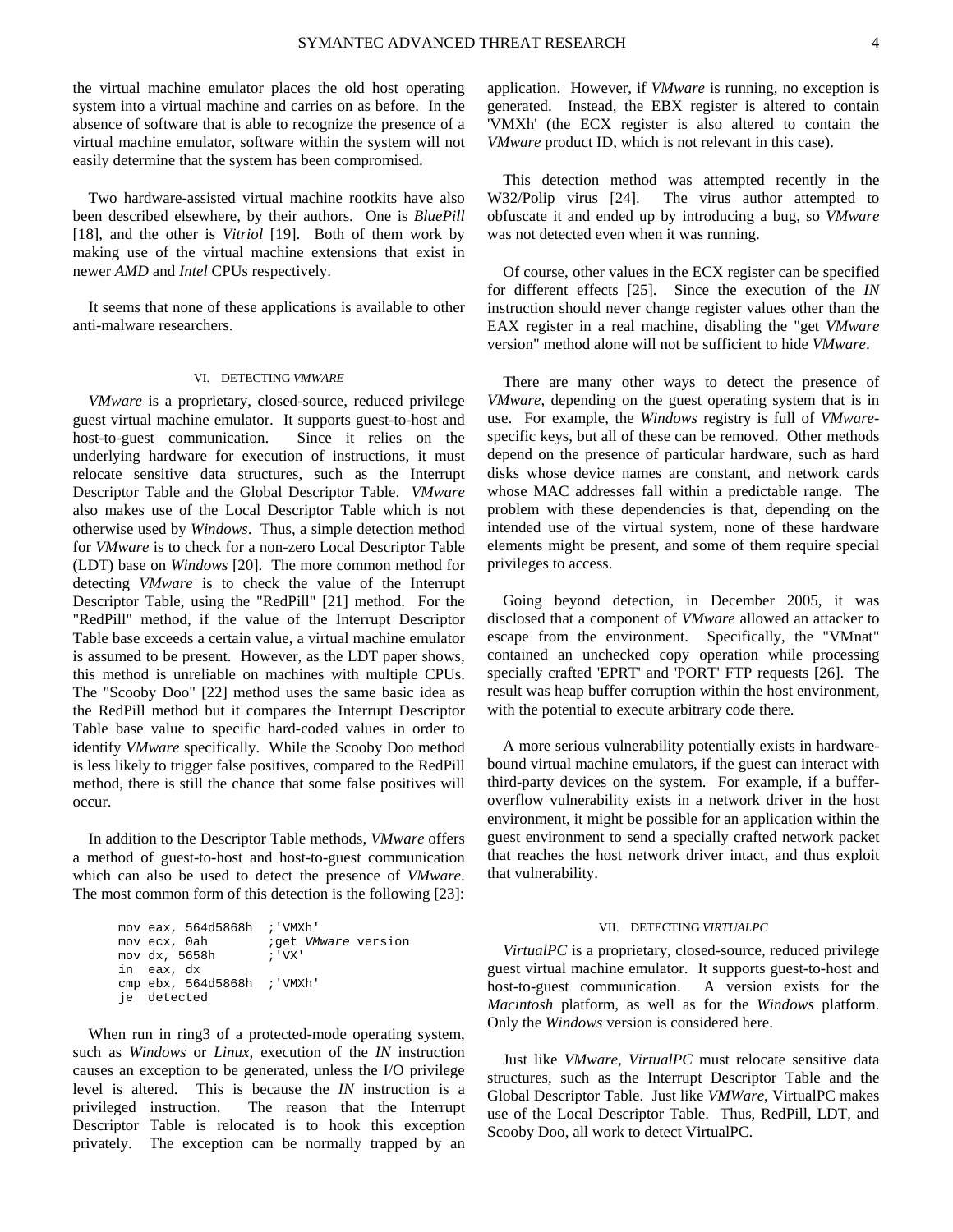Whereas *VMware* uses a special port to perform guest-tohost and host-to-guest communication, *VirtualPC* relies on the execution of illegal opcodes to raise exceptions that the kernel will catch. This method is very similar to the illegal opcode execution that *Windows NT* and later operating systems use in their DOS box to communicate with the operating system. By reverse-engineering the *VirtualPC* executable file, the author found that the opcodes are the following:

```
 0F 3F x1 x2 
0F C7 C8 y1 y2
```
In ordinary circumstances, execution of these opcodes causes an exception to be generated. The 0F 3F opcode causes an exception because it is an otherwise undefined opcode. The 0F C7 C8 opcode causes an exception because it is an illegal encoding of an existing opcode. This exception can be trapped by an application. However, if *VirtualPC* is running, no exception is generated, depending on the values of x1, x2, y1, and y2.

The full list of allowed values for x1 and x2 is not known. However, the BIOS code in *VirtualPC* uses the values 0A 00, 11 00, 11 01, and 11 02. The file-sharing module that can be installed uses value 02 followed by 01-13, and 07 0b. These appear to be examples of guest-to-host communication. An example of host-to-guest communication is given in the following: if x1 is 03 and x2 is 00, then the current host time (in hour:minute:second notation) is placed into the DX, CX, and AX, registers respectively (see *VIRTUALPC* TIME demo). Other values for x1 and x2, such as 02 00, return other values in the CPU registers. The values 10 01-03 and 10 06 alter the Z flag. The IsRunningInsideVirtualMachine() API uses the value 07 0B.

The allowed values for y1 are 00-04. The allowed values of y2 depend on the value of y1. If y1 is 00 or 03, then y2 can be 00-03. If y1 is 01, then y2 can be 00-02. If y1 is 02, then y2 can be 00-04. If y1 is 00, then y2 can only be 00. The BIOS code in *VirtualPC* uses the values 00 00 and 00 01. The Virtual Machine Additions driver uses the value 00 01. The IsRunningInsideVirtualMachine() API uses the value 01 00.

Another method for detecting *VirtualPC* relies on the fact that *VirtualPC* does not limit the length of an instruction. *Intel* and *AMD* CPUs have a maximum instruction length of 15 bytes. This is achievable only in 16-bit mode, using the 81 opcode. The instruction would look something like the following:

 lock add dword ptr cs:[eax+ebx+01234567], 89abcdef

In addition to the "ADD" instruction, this encoding of the 81 opcode also supports "OR", "ADC", "SBB", "AND", "SUB", or "XOR". The 81 opcode also supports the "CMP" instruction, but it is not permitted in this context because of the "LOCK" prefix.

Any instruction longer than 15 bytes - which is achievable only by the addition of redundant prefixes - will cause a General Protection Fault. However, *VirtualPC* does not issue this exception, seemingly no matter how long the instruction (see *VIRTUALPC* ILEN demo).

As noted above, *VirtualPC*'s use of buffered code emulation allows it to intercept instructions that cannot be intercepted by other hardware-bound virtual machine emulators, particularly the hardware-based ones. In theory, the RedPill method could be defeated by intercepting the *SIDT* instruction, as described in the *SubVirt* paper. However, this is currently not implemented. The *CPUID* instruction is one instruction that *VirtualPC* does intercept. On a real CPU, the returned vendor identification string is either "GenuineIntel" or "AuthenticAMD". In *VirtualP*C, though, it is "ConnectixCPU", a reference to the company which developed the earlier versions of *VirtualPC*.

As with *VMware*, there are many other ways to detect the presence of *VirtualPC*, including the use of hardware devices with constant names. One detection method is even described by a *Microsoft VirtualPC* developer [28]. That method queries the name of the manufacturer of the motherboard, which is "Microsoft Corporation" in *VirtualPC*. Since there can be only one motherboard, the code can be shortened significantly (see *VIRTUALPC* BOARD demo). However, the problem with this method is that it requires that the *Windows Management Instrumentation* service is running.

# VIII. DETECTING *PARALLELS*

*Parallels* is a proprietary, closed-source, reduced privilege guest virtual machine emulator. It supports guest-to-host and host-to-guest communication. It resembles *VirtualPC* in many ways. Just like *VirtualPC*, a version exists for the *Macintosh* platform, as well as for the *Windows* platform. Only the *Windows* version is considered here.

Just like *VMware* and VirtualPC, Parallels must relocate sensitive data structures, such as the Interrupt Descriptor Table and the Global Descriptor Table. Just like *VMWare* and *VirtualPC*, *Parallels* also makes use of the Local Descriptor Table. Thus, RedPill, LDT, and Scooby Doo, all work to detect *Parallels*.

*Parallels* has two methods of guest-to-host and host-toguest communication. One of them relies on the execution of an opcode to raise an exception. In this case, the opcode is the *BOUND* instruction. The difference between the method used by *Parallels*, and the method used by other virtual machine emulators, is that *Parallels* uses authentication to determine whether or not the exception is trapped by the kernel.

The method of authentication is to pass in the CPU registers (EAX, ECX, EDX, EBX) values that are specific to the currently executing session. When *Parallels* first loads the kernel driver, the driver halts the CPU and waits for an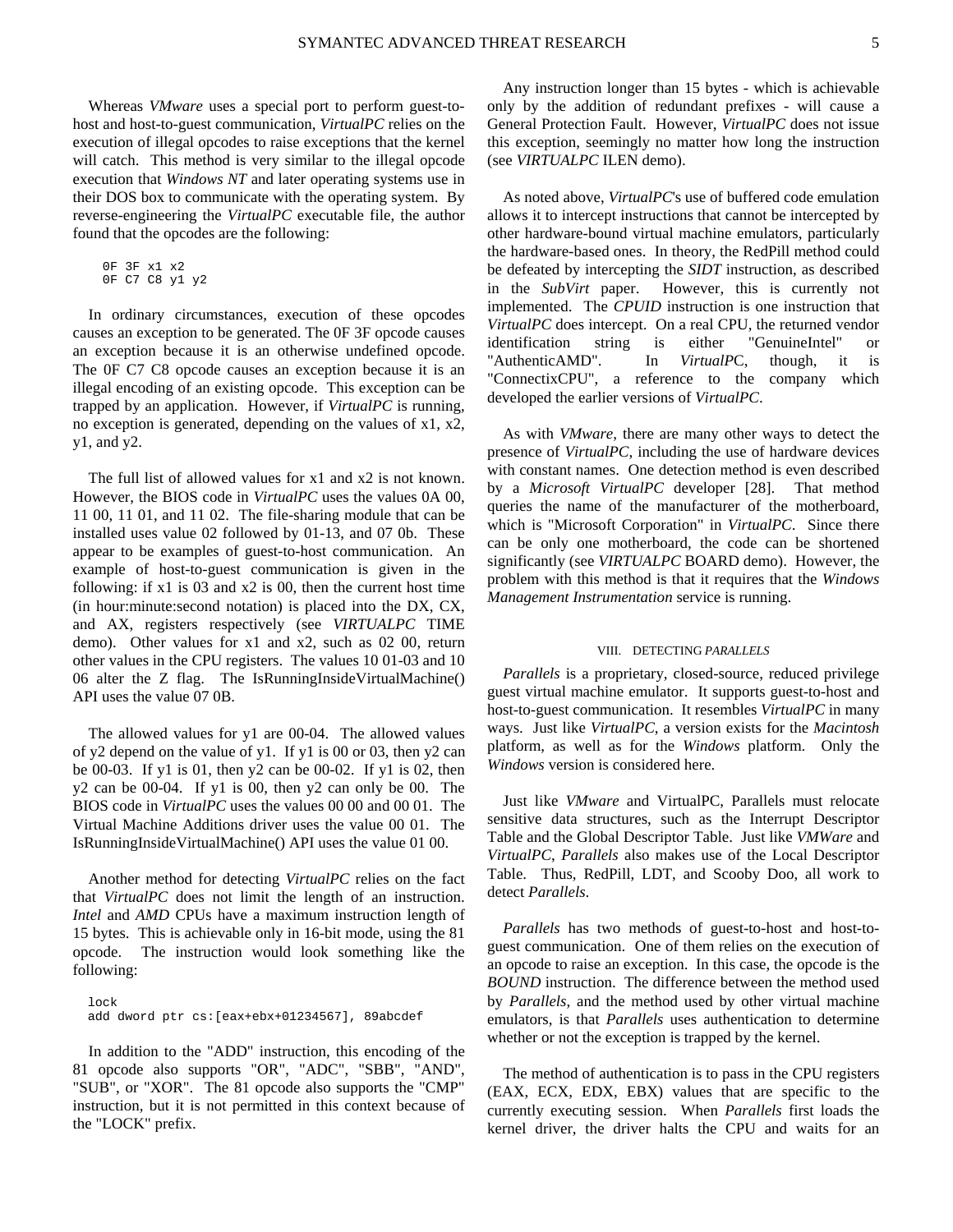interrupt to occur. At that time, the *RDTSC* instruction is read sixteen times in a row, and the lowest byte is stored in an array that corresponds to those registers. To communicate with the kernel, the guest sets the EBP registers to the string "0x90", and the EDI register contains the index of the function to execute in a function pointer array, and then executes the *BOUND* instruction with values that are guaranteed to raise the *BOUND* exception. The main *Parallels* executable file also uses this method.

| pushad |                                 |
|--------|---------------------------------|
| mov    | esi, [ebp+xxxx]                 |
| mov    | eax, [esi] ;load auth value     |
| mov    | ebx, [esi+4] ;load auth value   |
| mov    | ecx, [esi+8] ;load auth value   |
| mov    | edx, [esi+0Ch] ;load auth value |
| mov    | edi, [esi+10h] ;load auth value |
| mov    | esi, [ebp+xxxx] ;load real esi  |
| xor    | ebp, ebp                        |
| push   | ebp <i>j</i> upper bound value  |
| push   | ebp ; lower bound value         |
| mov    | ebp, '0x90'                     |
| bound  | ebp, [esp] iraise exception     |
| bba    | esp. 8 ; discard bound values   |
| popad  |                                 |
|        |                                 |

The second method of guest-to-host and host-to-guest communication occurs through the use of the *INT 1B* vector. In that case, the registers are initialized in the following way: the ESI register contains the string "magi", the EDI register contains the string "c!nu", and the EBX register contains the string "mber". It spells "magic!number". The EDX register is set to point to any variables on the stack that must be passed, and the EAX register is set to the function number to call. One of the *Parallels* driver files also uses this method.

| mov  | esi,<br>'magi'  |
|------|-----------------|
| mov  | edi, 'c!nu'     |
| mov  | ebx, 'mber'     |
| push | [ebp+xxxx]      |
| push | [ebp+xxxx]      |
| push | [ebp+xxxx]      |
| push | <b>XXXXXXXX</b> |
| mov  | edx, esp        |
| mov  | eax,<br>0       |
| int  | 1 hh            |

The reason for the two different methods is that the *BOUND* method is available from user mode, so it must be protected from abuse by non-privileged applications. The *INT 1B* method is available only from kernel mode, so a user with sufficient privileges to install a kernel-mode driver should presumably have sufficient privileges to communicate with *Parallels* itself.

In addition, the author found not another way to detect *Parallels*, but a way to crash it. By entering v86 mode (a *Windows* DOS box was used) and issuing a *SIDT* instruction with the Trap flag set, *Parallels* encounters a fatal error and  $\text{closes}$ <sup>1</sup>

#### SECTION 2: SOFTWARE

Pure software virtual machine emulators are also vulnerable to detection. In their case, detection is possible mostly because of software bugs or incomplete support for the CPU which is being emulated.

### IX. DETECTING *BOCHS*<sup>2</sup>

*Bochs* is an Open Source, pure software virtual machine emulator. It does not support guest-to-host or host-to-guest communication since it is intended to behave like a standalone machine. It is vulnerable to a number of detection methods. The simplest of these involves the device support. For example, *Bochs* cannot handle floppy disks of nonstandard sizes. Attempting to format a 3.5" floppy disk with more than 18 sectors per track, or with sectors other than 512 bytes in size, will cause a kernel panic. As with *VMware* and *VirtualPC*, *Bochs* has constant names for its hardware devices, but again, the presence of these devices cannot be relied upon. Thus, we are left with the CPU as the target for detection. The author discovered a number of methods to detect *Bochs*. Here are some of them:

• *INVD* and *WBINVD* instructions always flush TLBs (see *BOCHS WBINVD* demo)

The code works by entering paging mode, and then accessing a page. This causes the CPU to place the page's physical address into one of the Translation Lookaside Buffers. When an *INVD* or *WBINVD* instruction is executed inside *Bochs*, the Translation Lookaside Buffers are flushed. Hence, if the same page is marked "not present" then accessed again, a Page Fault occurs. By registering a Page Fault handler prior to executing the *INVD* or *WBINVD* instruction, *Bochs* can be detected. This detection method is available due to what appears to be an oversight.

- *CMPS* instruction flags are not retained while *REP* continues in single-step mode (see *BOCHS CMPS* demo)
- *SCAS* instruction flags are not retained while *REP* continues in single-step mode (see *BOCHS SCAS* demo)

These two codes begin by setting the carry flag. Then, in the case of the *CMPS* instruction, two ranges of bytes that are known to be identical are compared (the source and destination registers are set to the same value). In the case of the *SCAS* instruction, a single byte, whose value is known to match the destination, is compared to the destination. The source register is set to the value in memory that is pointed to by the destination register. In a real

<sup>&</sup>lt;sup>1</sup> The vendor was notified, but did not respond after sixty days.

<sup>2</sup> This list is the longest in this paper because *Bochs* was the first application to be examined, and received the most scrutiny. It does not reflect the quality of the software.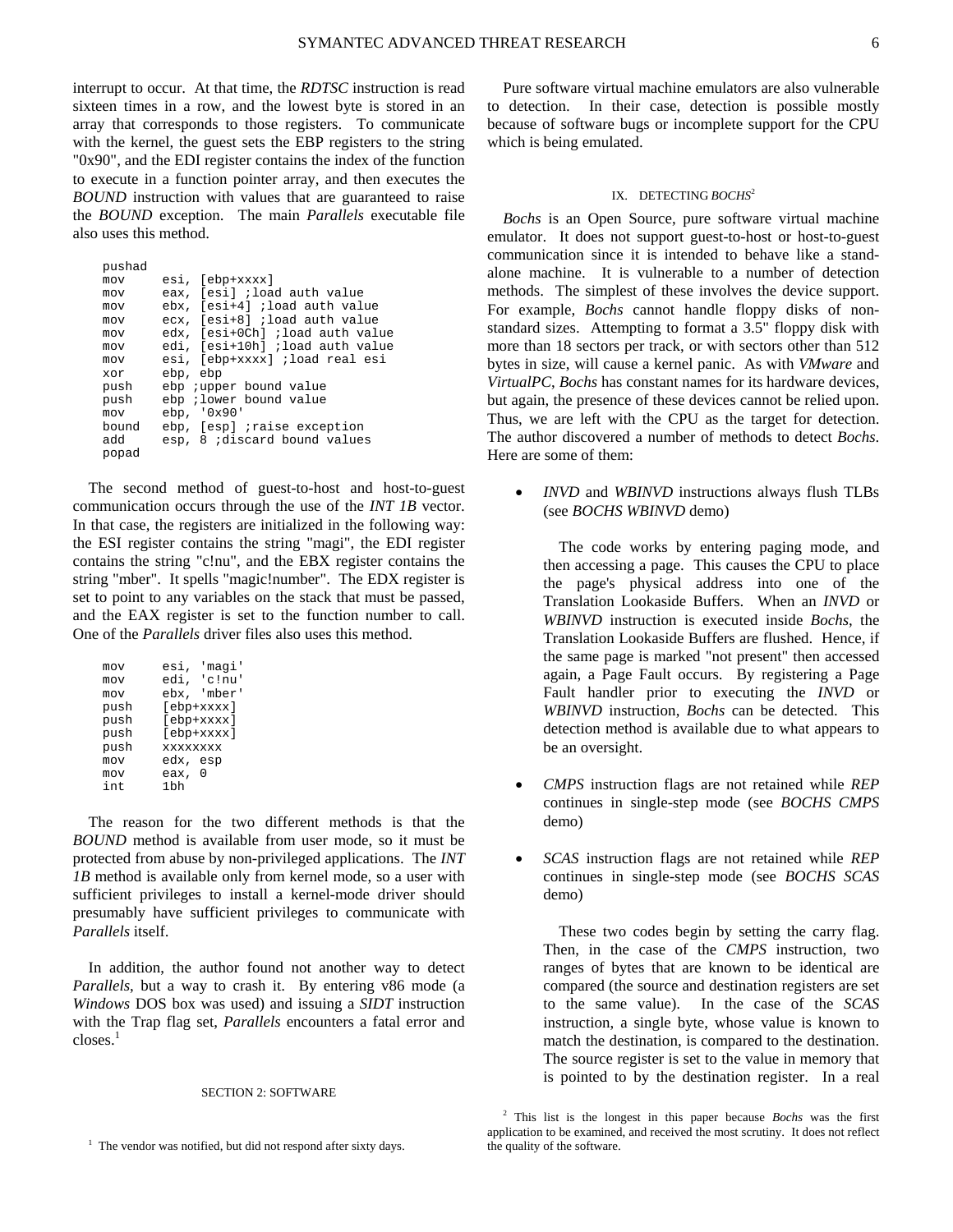machine, the carry flag remains set until the *REP* has completed. However, in *Bochs*, the flag is updated immediately. By registering a trap handler prior to executing the *CMPS* or SCAS instruction, the carry flag can be seen to have been cleared, and thus *Bochs* can be detected. This detection method is available due to what appears to be an oversight.

• *CPUID* instruction returns wrong value for processor name on *AMD* CPU (see *BOCHS CPUID\_AMD1* demo)

This code works by executing the *CPUID* instruction to check for an *AMD* CPU. If one is found, then the *CPUID* instruction is executed again to query maximum input value for the extended *CPUID* information. If the processor brand string is supported, then the *CPUID* instruction is executed again to query the processor brand string. For a real *AMD K7* processor (the only one that *Bochs* supports), the returned string is "AMD Athlon(tm) P[rocessor]". For *Bochs*, it is "AMD Athlon(tm) p[rocessor]" (note the lowercase 'p'). This detection method is available due to what appears to be an oversight.

• *CPUID* instruction returns wrong value for Easter egg on *AMD* CPU (see *BOCHS* and *QEMU CPUID\_AMD2* demo)

This code works by executing CPUID to check for an *AMD* CPU. If one is found, then the *CPUID* instruction is executed again to query the Easter egg. For a real *AMD K7* processor (the only one that *Bochs* supports), the returned value is "IT'S HAMMER TIME". For *Bochs*, nothing is returned. This detection method is available due to what appears to be an oversight.

• *ARPL* instruction destroys upper 16 bits of 32-bit register in 32-bit mode (see *BOCHS ARPL* demo)

This code executes the *ARPL* instruction using the undocumented 32-bit register mode. Officially, the instruction accepts 16-bit registers. For some reason, *Bochs* ORs the top 16 bits with 0ff3f0000h, but the author found no real CPU where that behavior occurs. This detection method is available due to what appears to be an oversight.

• 16-bit segment wraparound is not supported (see *BOCHS* and *HYDRA* SEGLOAD demo)

This code executes a segment:register load, at an offset where the register part is at a lower address than is the segment part. By registering a trap handler prior to executing the load instruction, an exception will occur in *Bochs* that should not occur at all. Thus *Bochs* can be detected. This detection method is available due to what appears to be an oversight.

• Non-ring0 SYSENTER CS MSR causes kernel panic

This is similar to the v86 *SIDT* problem in *Parallels*, in that it is not a method to detect *Bochs*, but a way to crash it. By simply writing to the SYSENTER CS MSR (174h) a value with any of the low two bits set, *Bochs* will encounter a kernel panic and close. A real CPU will accept this value since no checks are done until the *SYSENTER* instruction is actually executed. This detection method is available due to what appears to be an oversight.

#### X. DETECTING *HYDRA3*

*Hydra* is a proprietary, closed-source, pure software virtual machine emulator. It supports guest-to-host communication, even though it is intended to behave like a stand-alone machine. It does not intentionally support host-to-guest communication. The guest-to-host communication channel exists for the use of plug-ins that can alter the environment and control the execution flow. However a plug-in is not supposed to communicate with the guest. *Hydra* also uses a special port for guest-to-host communication, much like *VMware* does. The key differences between *VMware* and *Hydra* are that in *Hydra*, the port to use is specific to the plugin; and a plug-in can still cause an exception to be generated, thus better hiding the interaction. Since no host-to-guest communication occurs, no *Hydra*-specific information is returned by the port access. In any case, the author discovered a number of methods to detect *Hydra*. Some of the methods are described in the following:

- *REP MOVS* instruction integer overflow (see *HYDRA MOVS* demo)
- *REP STOS* instruction integer overflow (see *HYDRA STOS* demo)

This code works by causing a loop counter to overflow, when converting from a dword count to a byte count. Thus no bytes are copied (in the case of the MOVS instruction) or stored (in the case of the *STOS* instruction). This leads the emulator to believe that an error occurred, so a General Protection Fault is raised. In the absence of a General Protection Fault handler, a Double Fault occurs. In the absence of a Double Fault handler, a Triple Fault occurs, leading to the emulator exiting completely. This detection method is available due to a limitation in the string acceleration code.

<sup>&</sup>lt;sup>3</sup> All of the the problems described here have since been fixed.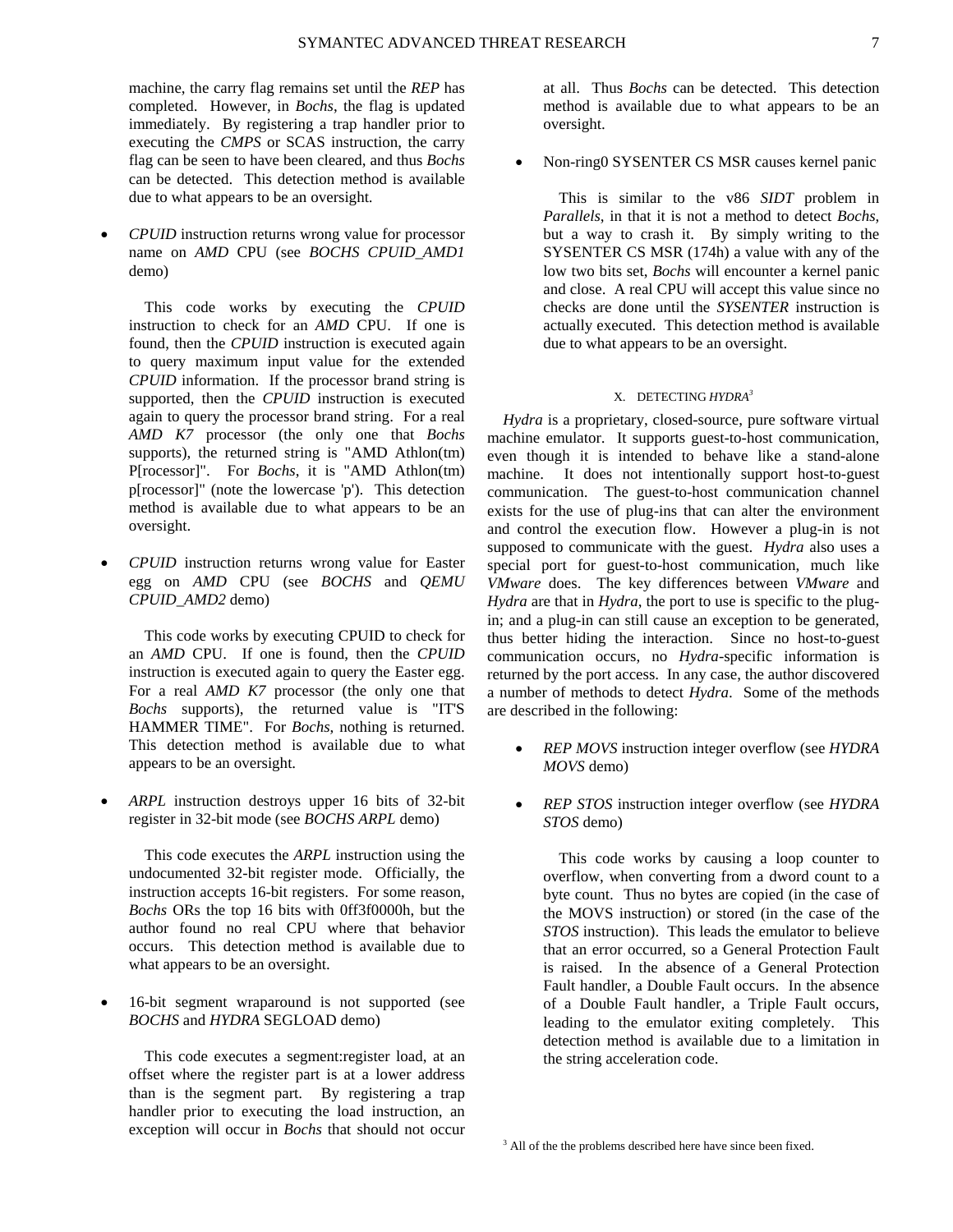• 16-bit segment wraparound is not supported (see *BOCHS* and *HYDRA* SEGWRAP demo)

This code executes a segment:register load, at an offset where the register part is at a lower address than is the segment part. By registering a trap handler prior to executing the load instruction, an exception will occur in *Hydra* that should not occur at all, and thus *Hydra* can be detected. This detection method is available due to what appears to be an oversight.

### XI. DETECTING *QEMU*

*QEMU* is an Open Source, pure software virtual machine emulator. It does not support guest-to-host or host-to-guest communication since it is intended to behave like a standalone machine. It supports dynamic translation of code to improve the performance on the supported CPUs. The use of dynamic translation is always risky in the presence of selfmodifying code, especially when non-intuitive CPU behavior occurs, such as a self-overwriting *REP* sequence<sup>4</sup>. The author discovered a number of methods to detect QEMU. Some of the methods are described in the following:

• *CPUID* instruction returns wrong value for processor name on *AMD* CPU (see *QEMU CPUID\_AMD* demo)

This code works by executing the *CPUID* instruction to check for an *AMD* CPU. If one is found, then the *CPUID* instruction is executed again to query maximum input value for the extended *CPUID* information. If the processor brand string is supported, then the *CPUID* instruction is executed again to query the processor brand string. For a real *AMD K7* processor, the returned string is "AMD [processor name] Processor". For *QEMU*, it is "QEMU Virtual CPU version x..x..x".

• *CPUID* instruction returns wrong value for Easter egg on *AMD* CPU (see *BOCHS* and *QEMU CPUID\_AMD2* demo)

This code works by executing the *CPUID* instruction to check for an *AMD* CPU. If one is found, then the *CPUID* instruction is executed again

<sup>4</sup> The *REP* instruction is handled specially by x86 CPUs, such that it completes even if the sequence is replaced in memory. For example,

 mov al, 90h mov cx, 7 mov di, offset \$ rep stosb jmp \$

Here, the *NOP* instruction in the AL register is used to overwrite the *REP STOSB* and the following *JMP* instruction. Incorrect emulation (or singlestepping through the code, as with a debugger) will cause the *REP* to exit prematurely, resulting in the *JMP* instruction being executed.

to query the Easter egg. For a real *AMD K7* processor, the returned value is "IT'S HAMMER TIME". For *QEMU*, nothing is returned. This detection method is available due to what appears to be an oversight.

• *CMPXCHG8B* instruction does not always write to memory (see *QEMU CMPXCHG8B* demo)

This code works by executing registering a Page Fault handler then executing a *CMPXCHG8B* instruction on a read-only page. For a real CPU, the *CMPXCHG8B* instruction always writes to memory, no matter what is the result. For a read-only page, a Page Fault will be raised. For *QEMU*, no Page Fault occurs. This detection method is available due to what appears to be an oversight.

• Double Fault exception is not supported (see *QEMU* EXC\_DBL demo)

This code begins by setting the limit of the interrupt descriptor table less than what is required to describe the General Protection Fault handler. Then a General Protection Fault is raised. For a real CPU, being unable to raise the General Protection Fault causes the Double Fault exception to be raised. For *QEMU*, the General Protection Fault is raised repeatedly. This detection method is available due to a limitation in the exception handling code.

#### XII. DETECTING *ATLANTIS* AND *SANDBOX*

Since both *Atlantis* and *Sandbox* emulate only a subset of all of the possible *Windows* APIs, and of those, some of the APIs do not behave in the same way as on a real machine. Thus, they are vulnerable to detection through the use of any unimplemented API or any API that is not emulated correctly. An example is the Beep() API, which has limitations on the frequency of the sound to produce when executed on *Windows NT* and later versions of *Windows*. *Atlantis* does not check that parameter since it emulates *Windows 9x*. Thus, it returns no error, no matter what value is specified. Any program that assumes it is running on *Windows NT* or later will know immediately if *Atlantis* is hosting the environment, by calling that API with an illegal value. Another example is through the use of an exploit. There are several current documented [28] denial-of-service vulnerabilities in different versions of *Windows* for the *Windows* Meta File (WMF) format. If such a malformed WMF file is played successfully, then an operating system emulator is running.

#### XIII. CONCLUSION

So what can we do? The answer to this question depends on the application that is being used. However, for the reduced privilege guest virtual machines emulators, the ultimate answer is "nothing". The problem for them is that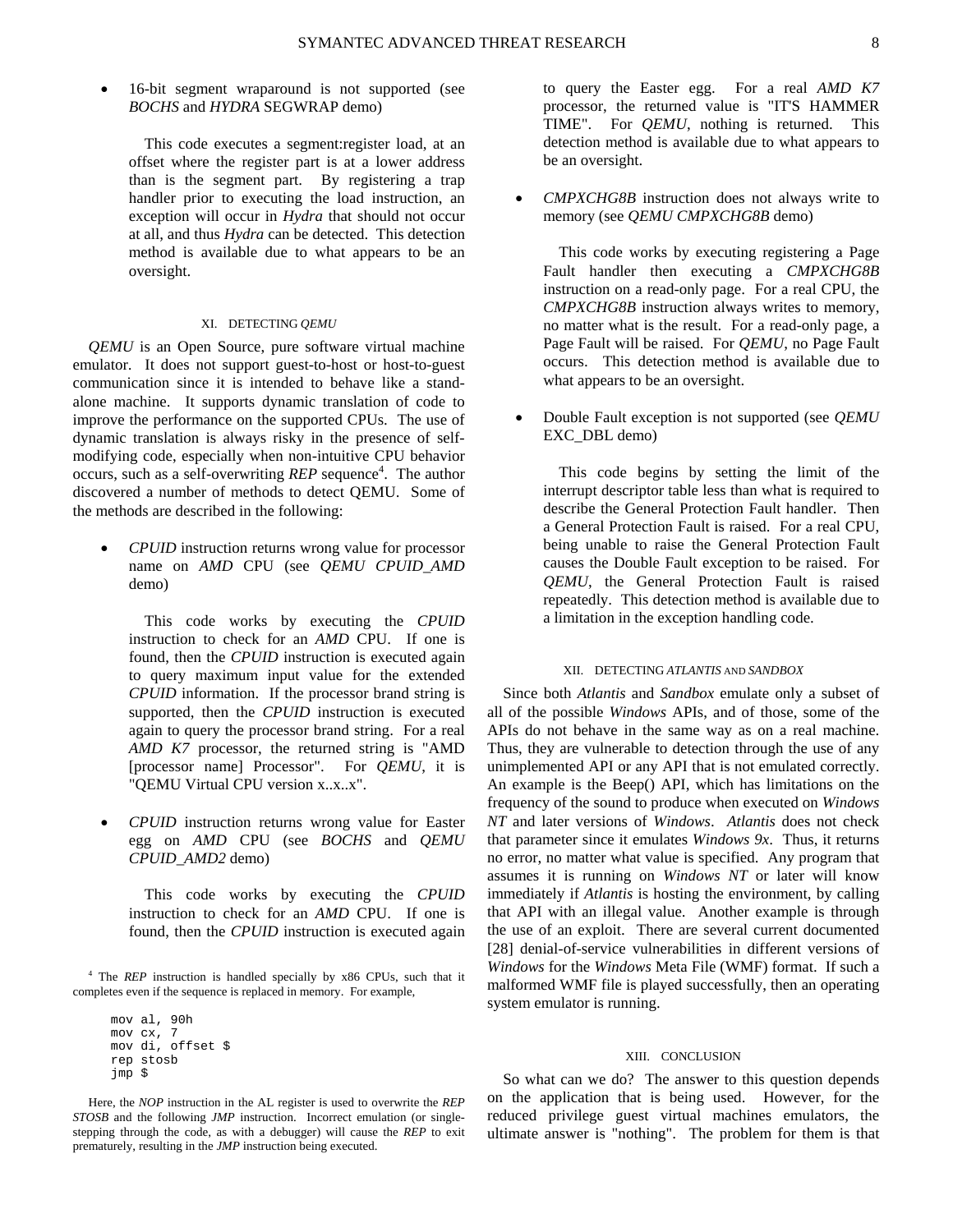their design does not allow them to intercept non-sensitive instructions that cause information leakage, such as the *SIDT* instruction. As a result, they cannot hide their presence from the RedPill, LDT, and Scooby Doo, attacks.

The Liston/Skoudis paper has a title that suggests that they can reduce the ability of software to detect virtual machine emulators [29]. However, it is actually more concerned with ways to detect virtual machine emulators. The recommendations in that paper for reducing the ability of software to detect virtual machine emulators are exclusively for *VMware*, and insufficient, as noted earlier.

*VirtualPC* could be improved to intercept the *SIDT* instruction. This would go a long way towards hiding its presence, but it would also need to implement a check for the maximum instruction length.

The interception of the *CPUID* instruction in both *VirtualPC* and *QEMU* to replace the processor identification string should be removed, too.

The use of session key authentication to control guest-tohost and host-to-guest communication in *Parallels* is a good idea that other applications could use.

*Bochs*, *Hydra*, and *QEMU*, all suffer from bugs and limitations that allow their detection. These are problems that are relatively easily fixed. Given that, only pure software virtual machine emulators can approach complete transparency. It should be possible, at least in theory, to reach the point where detection is unreliable because it can also be attributed to anomalous behavior of a real CPU (for example, the f0 0f bug [30]).

On the other hand, if a majority of future machines run a virtual machine emulator, then malicious code that chooses to not run in its presence will eventually be unintentionally choosing to not run at all.

#### **APPENDIX**

# *VIRTUALPC* TIME DEMO:

| .model<br>.code<br>orq | tiny<br>100h                   |                                                                        |
|------------------------|--------------------------------|------------------------------------------------------------------------|
| demo:                  | mov<br>mov<br>int<br>db<br>jmp | ax, 2506h<br>dx, offset int06<br>21h<br>0fh, 3fh, 3, 0<br>\$ ;detected |
| int06:                 | int                            | 20h                                                                    |
| end                    | demo                           |                                                                        |

# *VIRTUALPC* ILEN DEMO:

.model tiny .code

org 100h demo: mov ax, 250dh mov dx, offset int0d int 21h db 0eh dup (2eh)<br>jmp \$ ;detected \$ ;detected int0d: int 20h end demo

# *VIRTUALPC* BOARD DEMO:

For **Each** board in GetObject("winmgmts:!\\.\root\cimv2").ExecQuery("Sel ect \* from Win32\_BaseBoard") If board.Manufacturer = "Microsoft Corporation" then while 1 : wend 'detected

### *BOCHS WBINVD* DEMO:

Next

| .model<br>.486p | tiny   |                                   |
|-----------------|--------|-----------------------------------|
| .code           | 100h   |                                   |
| org             |        |                                   |
| demo:           | mov    | edx, ds                           |
|                 | mov    | cx, 1000h                         |
|                 | movzx  | eax, cx                           |
|                 | add    | ah, dh                            |
|                 | mov    | es, ax                            |
|                 | shl    | eax, 4                            |
|                 | mov    | cr3, eax                          |
|                 | shl    | edx,<br>4                         |
|                 | mov    | bx, offset gdt                    |
|                 | add    | $[bx + 2], edx$                   |
|                 | mov    | $[bx + 0ah], dx$                  |
|                 | add    | [bx+offset idtr-offset gdt+2],edx |
|                 | bswap  | edx                               |
|                 | mov    | $[bx + 0ch], dh$                  |
|                 | mov    | $[bx + 0fh], dl$                  |
|                 | add    | eax, 1007h                        |
|                 | xor    | di, di                            |
|                 | stosd  |                                   |
|                 | push   | 7                                 |
|                 | pop    | eax                               |
|                 | mov    | di, cx                            |
| create_tbl:     | stosd  |                                   |
|                 | add    | eax, 1000h                        |
|                 | loop   | create_tbl                        |
|                 | mov    | fs, cx                            |
|                 | cli    |                                   |
|                 | sidt   | fword ptr [offset idt_end]        |
|                 | lidt   | [bx + offset idtr - offset gdt]   |
|                 | lgdt   | $[\mathbf{bx}]$                   |
|                 | mov    | eax, cr0                          |
|                 | mov    | ecx, eax                          |
|                 | or     | eax, 80000001h                    |
|                 | mov    | cr0, eax                          |
|                 | int    | 3                                 |
| int03:          | mov    | al, fs:[1000h]                    |
|                 | dec    | byte ptr es: [1004h]              |
|                 | wbinvd |                                   |
|                 | mov    | al, fs: [1000h]                   |
|                 | mov    | cr0, ecx                          |
|                 | lidt   | fword ptr [offset idt_end]        |
|                 | mov    | ah, 4ch                           |
|                 | int    | 21h                               |
| $int0e$ :       | jmp    | \$ ;detected                      |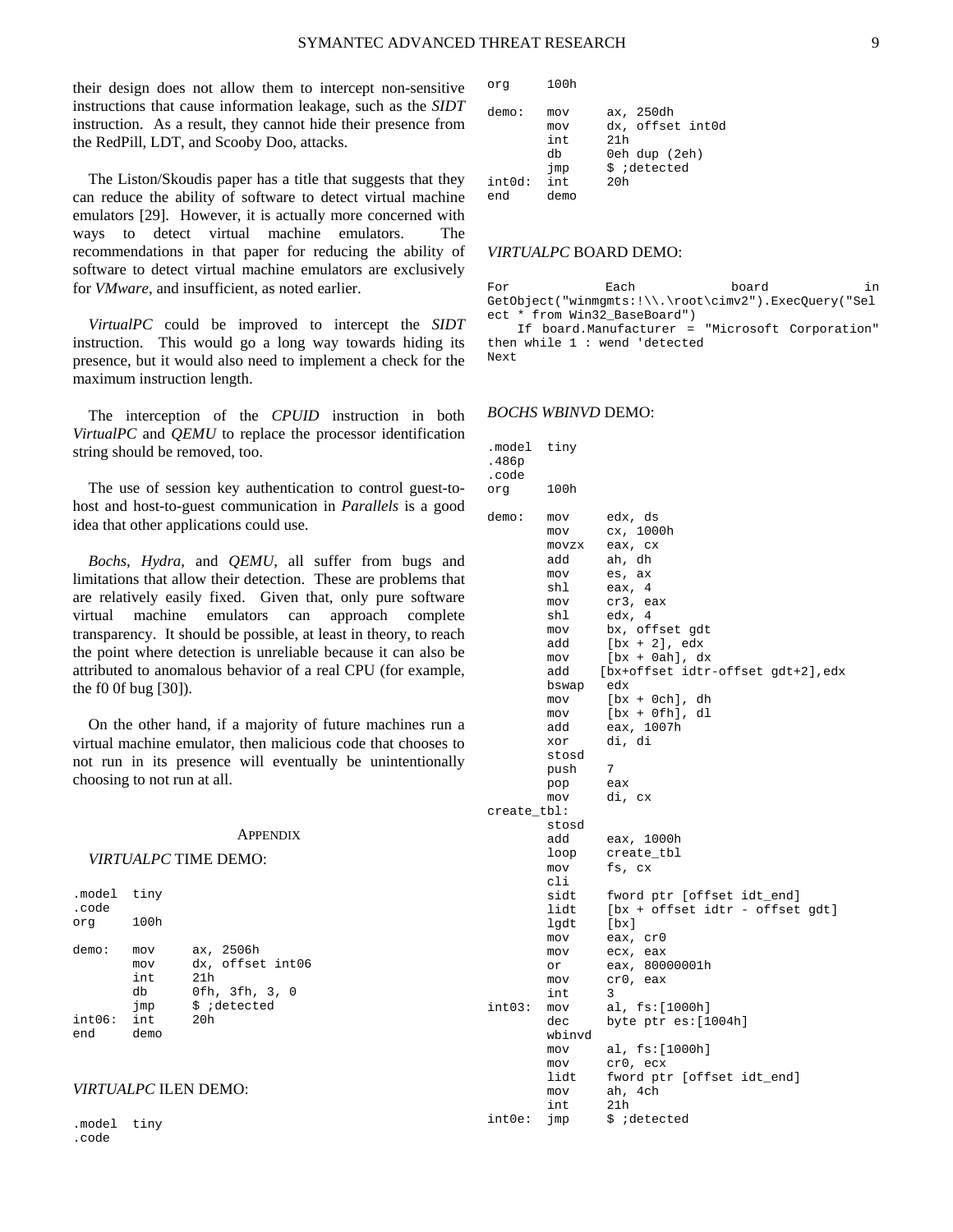| gdt<br>gdt_end: | dw<br>dw<br>dd<br>dd<br>dd             | offset gdt_end - offset gdt - 1<br>offset gdt<br>$\Omega$<br>Offffh<br>9b00h                         |
|-----------------|----------------------------------------|------------------------------------------------------------------------------------------------------|
| idtr            | dw<br>dw<br>dw                         | offset idt_end - offset idt - 1<br>offset idt<br>0                                                   |
| idt             | dd<br>dw<br>dd<br>dd<br>dw<br>dd<br>dw | $6 \text{ dup } (0)$<br>offset int03<br>86000008h<br>14h dup $(0)$<br>offset int0e<br>86000008h<br>0 |
| idt_end:        |                                        |                                                                                                      |
| end             | demo                                   |                                                                                                      |

# *BOCHS CMPS* DEMO:

.model tiny

| .code<br>orq  | 100h                                                   |                                                                             |
|---------------|--------------------------------------------------------|-----------------------------------------------------------------------------|
| demo:         | mov<br>mov<br>int<br>mov<br>mov<br>mov<br>push<br>popf | ax, 2501h<br>dx, offset int01<br>21h<br>cx, 101h<br>si, cx<br>di, cx<br>C X |
| int01:<br>end | repe<br>jnb<br>int<br>demo                             | cmpsb<br>\$ ;detected<br>20h                                                |
|               |                                                        |                                                                             |

# *BOCHS SCAS* DEMO:

| .model tiny<br>.code |      |                  |
|----------------------|------|------------------|
| org                  | 100h |                  |
| demo:                | mov  | ax, 2501h        |
|                      | mov  | dx, offset int01 |
|                      | int. | 21h              |
|                      | mov  | cx, 101h         |
|                      | mov  | di, cx           |
|                      | push | CX               |
|                      | popf |                  |
|                      | repe | scasb            |
| int01:               | jnb  | \$ ;detected     |
|                      | int  | 20h              |
| end                  | demo |                  |

# *BOCHS CPUID\_AMD1* DEMO:

| .model tiny<br>.586<br>.code |       |          |           | qdt    | dw<br>dw<br>dd | offset gdt_e - offset gdt - 1<br>offset gdt<br>$\Omega$ |
|------------------------------|-------|----------|-----------|--------|----------------|---------------------------------------------------------|
| org                          | 100h  |          |           |        | dd<br>dd       | Offffh<br>9b00h                                         |
| demo:                        | xor   | eax, eax |           |        | dd             | Offffh                                                  |
|                              | cpuid |          |           |        | dd             | 0cf9300h                                                |
|                              | cmp   | ecx,     | 444d4163h | gdt_e: |                |                                                         |

jne exit<br>mov eax, eax, 80000000h cpuid cmp eax, 2<br>jb exit exit mov eax, 80000002h cpuid<br>shr shr edx, 1eh<br>jb \$ ;detect jb  $\frac{1}{2}$  ; idetected ret  $ext:$ end demo

# *BOCHS* and *QEMU CPUID\_AMD2* DEMO:

| .model<br>.586<br>.code<br>orq | tiny<br>100h                               |                  |                                  |
|--------------------------------|--------------------------------------------|------------------|----------------------------------|
| demo:                          | xor<br>cpuid<br>cmp<br>jne<br>mov<br>cpuid | eax, eax<br>exit | ecx, 444d4163h<br>eax, 8fffffffh |
| exit:<br>end                   | jecxz<br>ret.<br>demo                      |                  | \$ ;detected                     |

# *BOCHS ARPL* DEMO:

| .model<br>.486p<br>.code | tiny                                                                                                                                            |                                                                                                                                                                                                                             |
|--------------------------|-------------------------------------------------------------------------------------------------------------------------------------------------|-----------------------------------------------------------------------------------------------------------------------------------------------------------------------------------------------------------------------------|
| org                      | 100h                                                                                                                                            |                                                                                                                                                                                                                             |
| demo:                    | mov<br>shl<br>mov<br>add<br>mov<br>bswap<br>mov<br>mov<br>cli<br>lgdt<br>mov<br>inc<br>mov<br>cdq<br>push<br>push<br>push<br>push<br>retf<br>db | eax, ds<br>eax, 4<br>bx, offset gdt<br>$[bx + 2], eax$<br>$[bx + 0ah], ax$<br>eax<br>$[bx + 0ch], ah$<br>$[bx + 0fh], al$<br>[bx]<br>eax, cr0<br>ax<br>cr0, eax<br>$\mathbf{c}\mathbf{s}$<br>dx<br>8<br>offset pmode<br>66h |
| pmode                    | arpl<br>test<br>js<br>dec<br>mov<br>retf                                                                                                        | dx, ax<br>edx, edx<br>\$ ;detected<br>ax<br>cr0, eax                                                                                                                                                                        |
| gdt                      | dw<br>dw<br>dd<br>dd<br>dd<br>dd<br>dd                                                                                                          | offset gdt_e - offset gdt - 1<br>offset gdt<br>0<br>Offffh<br>9b00h<br>Offffh<br>0cf9300h                                                                                                                                   |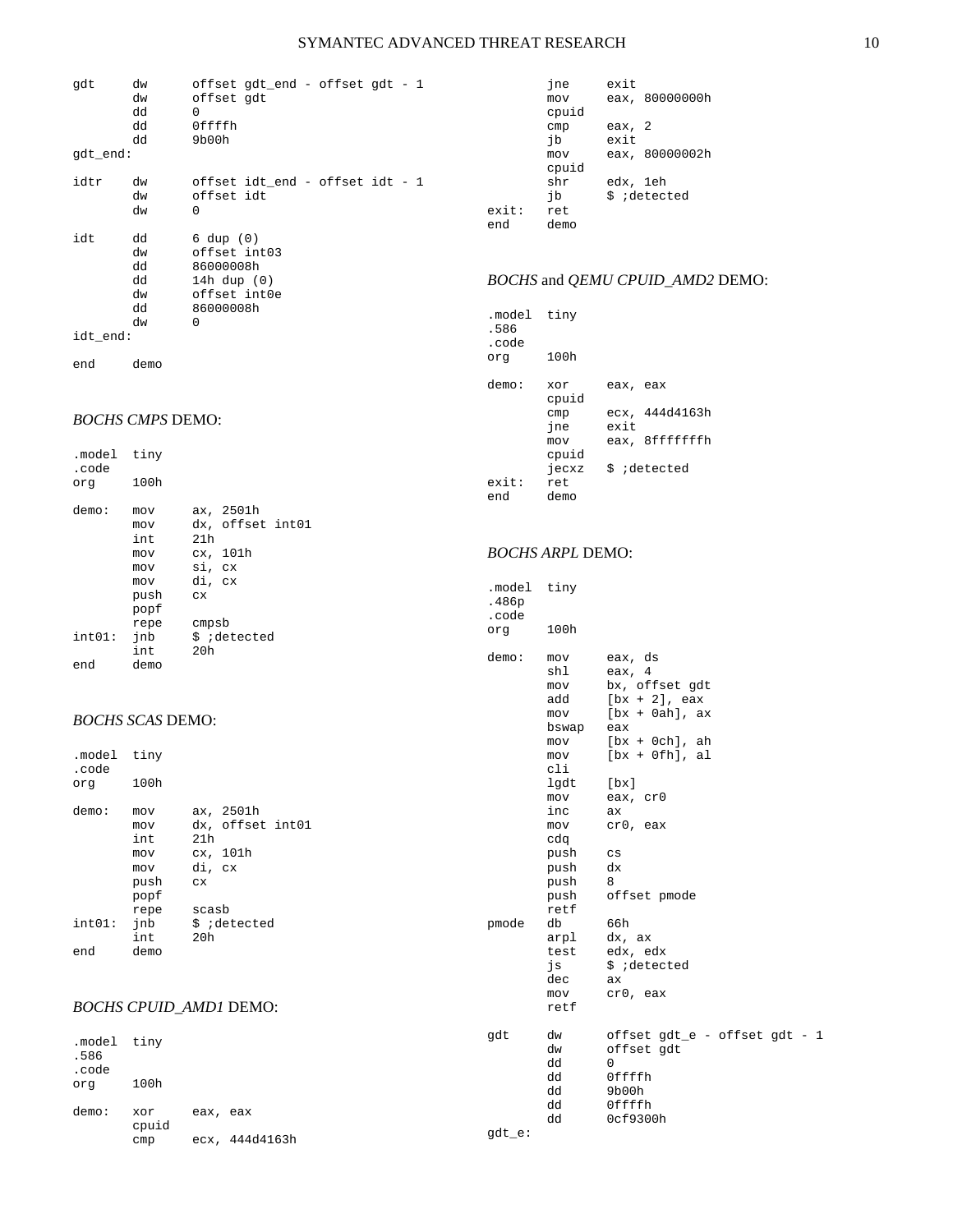dd 0ffffh

*HYDRA STOS* DEMO:

| demo |
|------|
|      |

|                                                                        | gdt_end:        | dd                   | 9b00h                                              |
|------------------------------------------------------------------------|-----------------|----------------------|----------------------------------------------------|
| <i>BOCHS</i> and <i>HYDRA</i> SEGLOAD DEMO:<br>tiny<br>.model          | idtr            | dw<br>dw<br>dw       | offset idt end - offset idt - 1<br>offset idt<br>0 |
| .code<br>100h<br>orq<br>demo:<br>ax, 250dh<br>mov                      | idt             | dd<br>dw<br>dd       | $6 \text{ dup } (0)$<br>offset int03<br>86000008h  |
| dx, offset int0d<br>mov<br>int<br>21h<br>lds<br>ax, ds:[0fffeh]<br>ret |                 | dw<br>dd<br>dw<br>dd | 0<br>14h dup $(0)$<br>offset int0e<br>86000008h    |
| int0d:<br>jmp<br>\$ ;detected<br>end<br>demo                           | idt end:<br>end | dw<br>demo           | 0                                                  |

# *HYDRA MOVS* DEMO:

| .model      | tiny  |                                    |             | <b>ILLDIVI DI UD DENIU.</b> |                                    |  |  |
|-------------|-------|------------------------------------|-------------|-----------------------------|------------------------------------|--|--|
| .486p       |       |                                    |             |                             |                                    |  |  |
| .code       |       |                                    | .model      | tiny                        |                                    |  |  |
| org         | 100h  |                                    | .486p       |                             |                                    |  |  |
|             |       |                                    | .code       |                             |                                    |  |  |
| demo:       | mov   | edx, ds                            | org         | 100h                        |                                    |  |  |
|             | mov   | cx, 1000h                          |             |                             |                                    |  |  |
|             | movzx | eax, cx                            | demo:       | mov                         | edx, ds                            |  |  |
|             | add   | ah, dh                             |             | mov                         | cx, 1000h                          |  |  |
|             | mov   | es, ax                             |             | movzx                       | eax, cx                            |  |  |
|             | shl   | eax, 4                             |             | add                         | ah, dh                             |  |  |
|             | mov   | cr3, eax                           |             | movzx                       | esi, ah                            |  |  |
|             | shl   | edx, 4                             |             | mov                         | es, ax                             |  |  |
|             | mov   | bx, offset gdt                     |             | shl                         | eax, 4                             |  |  |
|             | add   | $[bx + 2], edx$                    |             | mov                         | cr3, eax                           |  |  |
|             | mov   | $[bx + 0ah], dx$                   |             | shl                         | edx, 4                             |  |  |
|             | add   | [bx+offset idtr-offset gdt+2], edx |             | mov                         | bx, offset gdt                     |  |  |
|             | bswap | edx                                |             | add                         | $[bx + 2], edx$                    |  |  |
|             | mov   | $[bx + 0ch], dh$                   |             | mov                         | $[bx + 0ah], dx$                   |  |  |
|             | mov   | $[bx + 0fh], dl$                   |             | add                         | [bx+offset idtr-offset gdt+2], edx |  |  |
|             | add   | eax, 1007h                         |             | bswap                       | edx                                |  |  |
|             | xor   | di, di                             |             | mov                         | $[bx + 0ch], dh$                   |  |  |
|             | stosd |                                    |             | mov                         | $[bx + 0fh], dl$                   |  |  |
|             | push  | 7                                  |             | add                         | eax, 1007h                         |  |  |
|             | pop   | eax                                |             | xor                         | di, di                             |  |  |
|             | mov   | di, cx                             |             | stosd                       |                                    |  |  |
| create_tbl: |       |                                    |             | push                        | 7                                  |  |  |
|             | stosd |                                    |             | pop                         | eax                                |  |  |
|             | add   | eax, 1000h                         |             | mov                         | di, cx                             |  |  |
|             | loop  | create_tbl                         | create_tbl: |                             |                                    |  |  |
|             | mov   | fs, cx                             |             | stosd                       |                                    |  |  |
|             | cli   |                                    |             | add                         | eax, 1000h                         |  |  |
|             | sidt  | fword ptr [offset idt_end]         |             | loop                        | create_tbl                         |  |  |
|             | lidt  | [bx + offset idtr - offset gdt]    |             | cli                         |                                    |  |  |
|             | lgdt  | $[\mathbf{bx}]$                    |             | sidt                        | fword ptr [offset idt_end]         |  |  |
|             | mov   | eax, cr0                           |             | lidt                        | [bx + offset idtr - offset gdt]    |  |  |
|             | mov   | edx, eax                           |             | lgdt                        | [bx]                               |  |  |
|             | mov   | ecx, 80000001h                     |             | mov                         | eax, cr0                           |  |  |
|             | or    | eax, ecx                           |             | mov                         | edx, eax                           |  |  |
|             | mov   | cr0, eax                           |             | mov                         | ecx, 80000001h                     |  |  |
|             | int   | 3                                  |             | or                          | eax, ecx                           |  |  |
| int03:      | dec   | byte ptr es: [1004h]               |             | mov<br>int                  | cr0, eax<br>3                      |  |  |
|             | xor   | esi, esi                           | int03:      | dec                         | byte ptr $es:[esi*4 + 1018h]$      |  |  |
|             | db    | 64h                                |             | db                          | 67h                                |  |  |
|             | db    | 67h                                |             | rep                         | stosw <i>i</i> shut down Hydra     |  |  |
|             | rep   | movsw <i>i</i> shut down Hydra     | int0e:      | mov                         | cr0, edx                           |  |  |
| int0e:      | mov   | cr0, edx                           |             | lidt                        | fword ptr [offset idt_end]         |  |  |
|             | lidt  | fword ptr [offset idt_end]         |             | mov                         | ah, 4ch                            |  |  |
|             | mov   | ah, 4ch                            |             | int                         | 21h                                |  |  |
|             | int   | 21h                                |             |                             |                                    |  |  |
|             |       |                                    | gdt         | dw                          | offset gdt_end - offset gdt - 1    |  |  |
| gdt         | dw    | offset gdt_end - offset gdt - 1    |             | dw                          | offset gdt                         |  |  |
|             | dw    | offset gdt                         |             | dd                          | 0                                  |  |  |
|             | dd    | 0                                  |             |                             |                                    |  |  |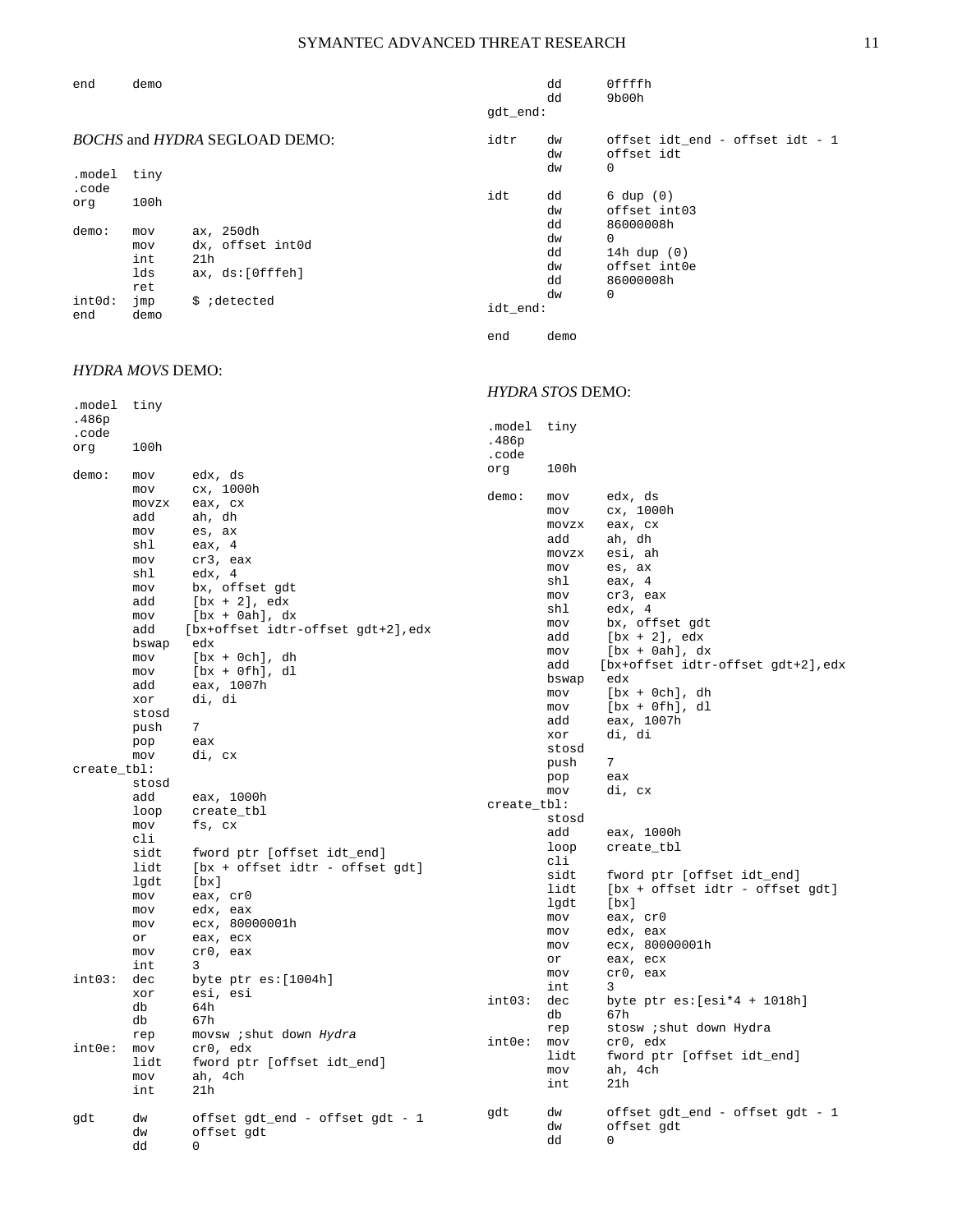stosd

cli<br>sidt

lgdt<br>mov

inc ax

int 3<br>int03: mov by

 $int0e:$  mov

eax, 1000h

eax, cr0

mov al, fs: [1000h]

 cmpxchg8b fs:[1000h] jmp \$ ;detected

fword ptr [offset idt\_end] lidt [bx + offset idtr - offset gdt]

byte ptr es: [1004h], 5

lidt fword ptr [offset idt\_end]

loop create\_tbl<br>mov fs, cx mov fs, cx

 mov ecx, eax or eax, 80010001h<br>mov cr0, eax cr0, eax

|                 | dd                                           | Offffh                                                                                                           |
|-----------------|----------------------------------------------|------------------------------------------------------------------------------------------------------------------|
| gdt_end:        | dd                                           | 9b00h                                                                                                            |
| idtr            | dw<br>dw<br>dw                               | offset idt_end - offset idt - 1<br>offset idt<br>$\Omega$                                                        |
| idt<br>idt end: | dd<br>dw<br>dd<br>dw<br>dd<br>dw<br>dd<br>dw | $6 \text{ dup } (0)$<br>offset int03<br>86000008h<br>$\Omega$<br>14h dup $(0)$<br>offset int0e<br>86000008h<br>0 |
| end             | demo                                         |                                                                                                                  |

|                                     |                                                               | QEMU CPUID_AMD DEMO:                                                                   |                 | mov<br>int                                   | ah, 4ch<br>21h                                                                                            |
|-------------------------------------|---------------------------------------------------------------|----------------------------------------------------------------------------------------|-----------------|----------------------------------------------|-----------------------------------------------------------------------------------------------------------|
| .model tiny<br>.586<br>.code<br>orq | 100h                                                          |                                                                                        | gdt<br>gdt_end: | dw<br>dw<br>dd<br>dd<br>dd                   | offset gdt_end - offset gdt - 1<br>offset gdt<br>$\Omega$<br>Offffh<br>9b00h                              |
| demo:                               | xor<br>cpuid<br>cmp<br>jne                                    | eax, eax<br>ecx, 444d4163h<br>exit                                                     | idtr            | dw<br>dw<br>dw                               | offset idt_end - offset idt - 1<br>offset idt<br>0                                                        |
| exist:                              | mov<br>cpuid<br>cmp<br>jb<br>mov<br>cpuid<br>cmp<br>je<br>ret | eax, 80000000h<br>eax, $2$<br>exit<br>eax, 80000002h<br>eax, 554d4551h<br>\$ ;detected | idt             | dd<br>dw<br>dd<br>dw<br>dd<br>dw<br>dd<br>dw | $6 \text{ dup } (0)$<br>offset int03<br>86000008h<br>0<br>14h dup $(0)$<br>offset int0e<br>86000008h<br>0 |
| end                                 | demo                                                          |                                                                                        | idt_end:        |                                              |                                                                                                           |

#### end demo

# *QEMU CMPXCHG8B* DEMO:

# *QEMU* EXC\_DBL DEMO:

| .model<br>.586p<br>.code<br>org | tiny<br>100h                                                                                                                                           |                                                                                                                                                                                                                                                                                   | .model<br>.486p<br>.code         | tiny                                                                                                                                                          |                                                                                                                                                                                                                                                                                                                                        |
|---------------------------------|--------------------------------------------------------------------------------------------------------------------------------------------------------|-----------------------------------------------------------------------------------------------------------------------------------------------------------------------------------------------------------------------------------------------------------------------------------|----------------------------------|---------------------------------------------------------------------------------------------------------------------------------------------------------------|----------------------------------------------------------------------------------------------------------------------------------------------------------------------------------------------------------------------------------------------------------------------------------------------------------------------------------------|
| demo:<br>create tbl:            | mov<br>mov<br>movzx<br>add<br>mov<br>shl<br>mov<br>shl<br>mov<br>add<br>mov<br>add<br>bswap<br>mov<br>mov<br>add<br>xor<br>stosd<br>push<br>pop<br>mov | edx, ds<br>cx, 1000h<br>eax, cx<br>ah, dh<br>es, ax<br>eax, $4$<br>cr3, eax<br>edx, 4<br>bx, offset gdt<br>$[bx + 2], edx$<br>$[bx + 0ah], dx$<br>[bx+offset idtr-offset gdt+2], edx<br>edx<br>$[bx + 0ch], dh$<br>$[bx + 0fh], dl$<br>eax, 1007h<br>di, di<br>7<br>eax<br>di, cx | org<br>demo:<br>int03:<br>int08: | 100h<br>mov<br>shl<br>mov<br>add<br>mov<br>add<br>bswap<br>mov<br>mov<br>cli<br>sidt<br>lidt<br>lgdt<br>mov<br>inc<br>mov<br>int<br>int<br>dec<br>mov<br>lidt | eax, ds<br>eax, 4<br>bx, offset gdt<br>$[bx + 2]$ , eax<br>$[bx + 0ah], ax$<br>[bx+offset idtr-offset gdt+2],eax<br>eax<br>$[bx + 0ch], ah$<br>$[bx + 0fh], al$<br>fword ptr [offset idt_end]<br>$[bx + offset idtr - offset qdt]$<br>[bx]<br>eax, cr0<br>ax<br>cr0, eax<br>3<br>0ffh<br>ax.<br>cr0, eax<br>fword ptr [offset idt_end] |